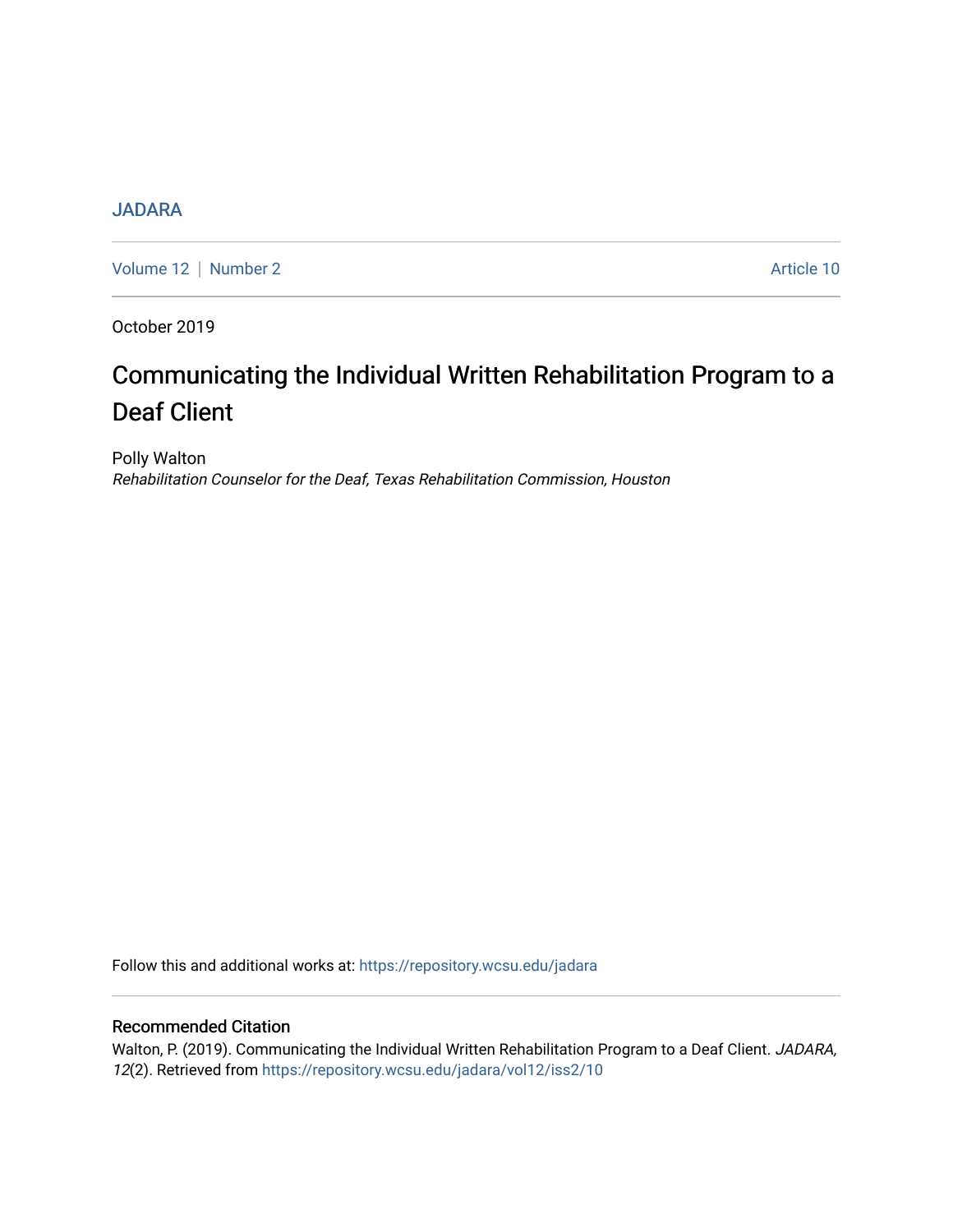# COMMUNICATING THE INDIVIDUAL WRITTEN REHABILITATION PROGRAM TO A DEAF CLIENT

# Polly Walton Rehabilitation Counselor For The Deaf Texas Rehabilitation Commission Houston, Texas

The first concern in communicating the IWRP to a deaf client is that communication actually happen. The IWRP was designed as a way of in suring the direct involvement of the client in his/her rehabilitation planning. Involvement can not exist without effective communication.

Effective communication must be stressed. The counselor and client are involved in a decision making process that holds significant ramifications in every area of the clients life. The counselor and client must be able to give and take information freely with comfort and accuracy. In this instance it is essential that the client choose the mode of communication which is most comfortable and effective to him. It is, then, the responsibility of the coun selor to adapt to the client's communication choice.

Ideally a deaf client will be working with a specialist counselor for the deaf who has adequate communication skills in manual communication. However, reality is frequently not ideal. In many instances there will not be a specialist counselor within reasonable geographic accessibility; in this case it is the counselor's responsibility to ascertain qualified interpreter services to facilitate communication.

This responsibility is a legal as well as ethical mandate. Legally, the client must be involved in writing the IWRP. Effective communication is essential to involvement and is therefore mandated. One must also bear in mind the necessity of providing accessible services to the disabled.

The appropriate use of an interpreter is not limited to those instances in which the client signs and the counselor does not. Some of the following situations may occur, requiring communication assistance.

The deaf client lipreads but cannot seem to lip read the counselor because of a beard, mustache, facial paralysis, etc. An oral interpreter would, be necessary.

The deaf client neither signs nor lip reads, uses only written communication, but his notes are hard to understand and he answers written questions

Vol. 12 No. 2 23

1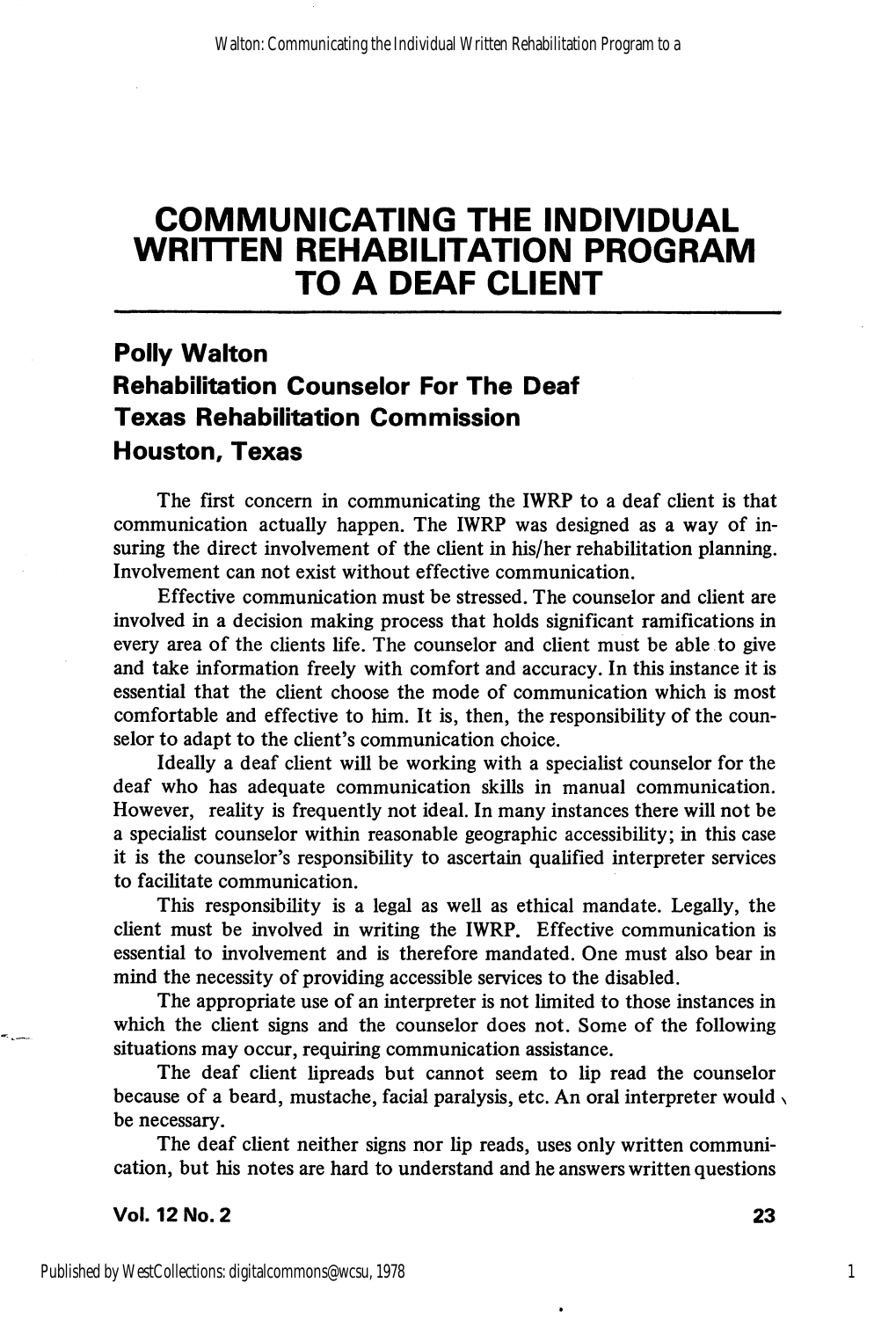inappropriately. A qualified interpreter would be more familiar with the syntax and structure of this written language and could translate the ideas for both the client and counselor into language each can understand.

The deaf client lipreads but his/her speech is unintelligible or language is hard to discern. A qualified interpreter is not only familiar with the language patterns but is also familiar with frequently omitted or misenunciated sounds. This list could continue indefinitely but the point is that a qualified interpreter is a facilitator in more than the stereotyped and tradi tional sign language translating situation.

Furthermore, it must be stressed that the deaf client has a right to a quahfied interpreter. A fully certified interpreter is the logical first choice. Other levels of certification, i.e.. Comprehensive Skills Certificate, Expressive Interpreting Certificate and Expressive Translating Certificate, Provisional Certificate, and Non RID Certificate, should be considered in the order pre sented. If no interpreter is available with any of these certifications or if only a "translator" certified interpreter is available and the specific client requires a more skilled interpreter, one should be found.

This is where the assistance of the program specialist, like yourselves, is needed. In Texas we can contact our program specialist as a resource in determining what interpreter to use. We consult Mr. White if no certified in terpreter is available to check the qualifications of a non-certified interpreter.

Your general counselor in Snake's Belly, Nebraska (population 1000, 400 miles from anywhere) does not know whom to contact for help in getting a qualified interpreter. He/she has easy access to the program specialist and should be able to use you as a resource. Your expertise in evaluating both the communication needs of the client and the adequacy and accessibility of interpreters will be essential in insuring communication. The program specialist, then, needs to be prepared to assist in;

- Referring counselors to appropriate resources for certified inter preters (RID Chapters, etc.).
- Helping find resources for isolated communities. Possibly initiating a policy of importing interpreters from the surrounding areas. (This would necessitate transportation reimbursement to the interpreter)
- Encouraging interpreters to become certified and devising ways to evaluate their skills when this is not possible.
- Helping the counselor unfamiliar with deafness to evaluate the clients communication needs and to arrange to meet them.

Finding a way to communicate effectively with a client should be accomplished long before the IWRP is written and by this time the coun selor and client should be interchanging information and ideas readily.

The IWRP is divided into sections and each will be covered indi vidually. Rather than suggesting ways to "word" the ideas I am listing

2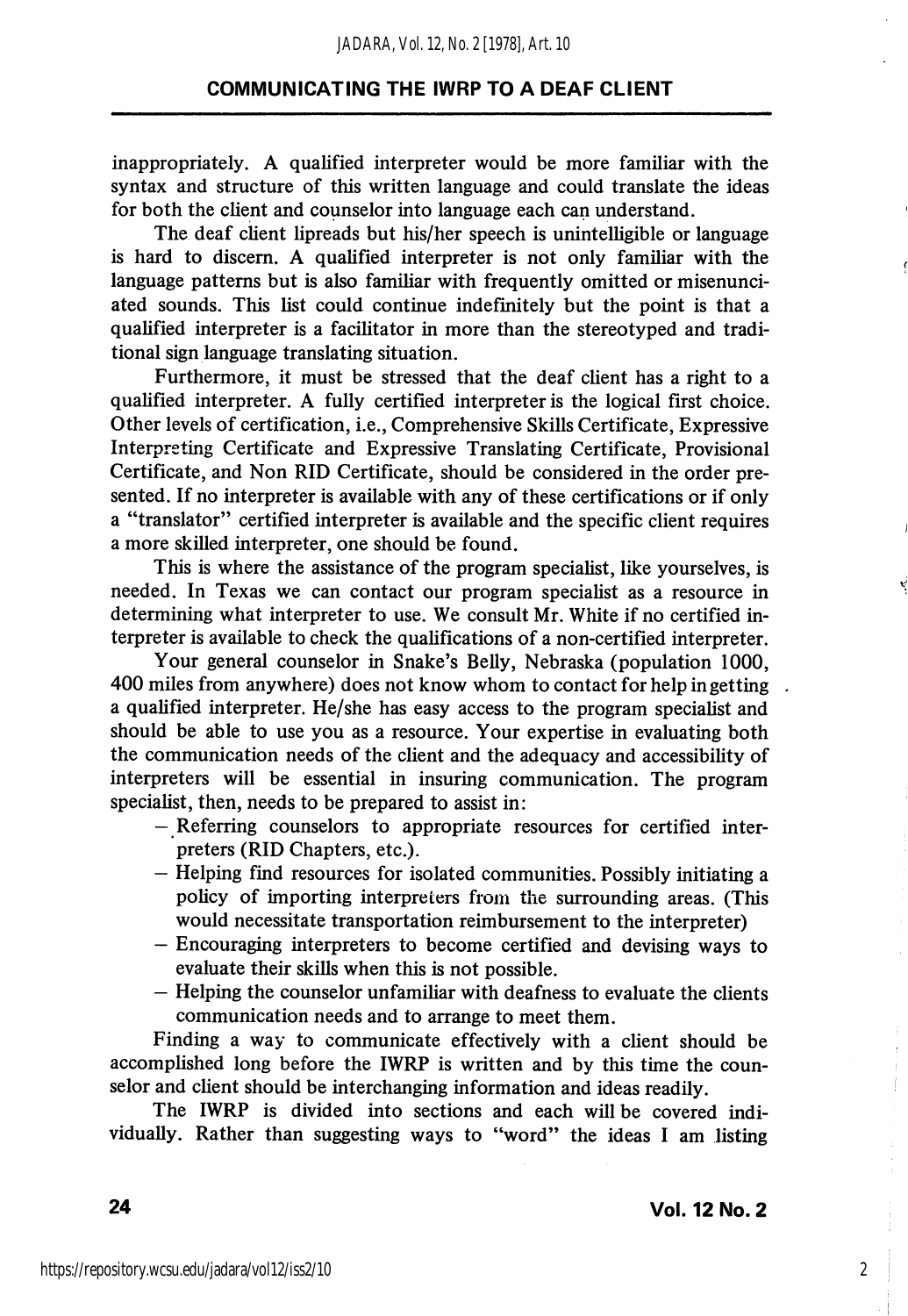important check points the counselor should be sure have been covered and are understood.

### THE IWRP AS A WHOLE

The IWRP as a whole is designed as an outline of the total rehabilita tion process. It includes the planning that lead up to it's initiation and the plans and activities that will follow.

Does the client understand:

- 1. What the IWRP is?
- 2. His responsibility in participating in the decisions being made?
- 3. That this plan is devised to be a complete plan around a final goal?
- 4. That it will be possible to re-negotiate in the future for additional services or even a different vocational objective?
- 5. If this is an Amended or Revised plan does he understand how it relates to the original plan and why it is necessary?
- 6. That he will have responsibilities in the ongoing process and ultimate outcome of the plan?

#### DIAGNOSTIC SERVICES UTILIZED

The counselor knows what diagnostics were utilized and why, but the client frequently has no idea why he has to go to an Otologist, Audiologist, Psychologist, Work Evaluation Center, etc.

Does your client understand:

- 1. The purpose and results of:
	- a. The general physical exam?
	- b. The Otological exam?
	- c. The Audiological exam?
	- d. The Hearing Aid Evaluation?
	- e. The Psychological Evaluation?
	- f. The Work Evaluation?
	- g. Any other diagnostic evaluations?
- 2. How each of these was used to help determine eligibihty and feasibility.
- 3. What the outcome of these exams has meant in his needs in rehabilitation?

Ideally all these items have been covered before and the counselor may find it adequate to recount previous counseling sessions and summarize the importance of these services to the planning at hand.

# Vol. 12 No. 2 25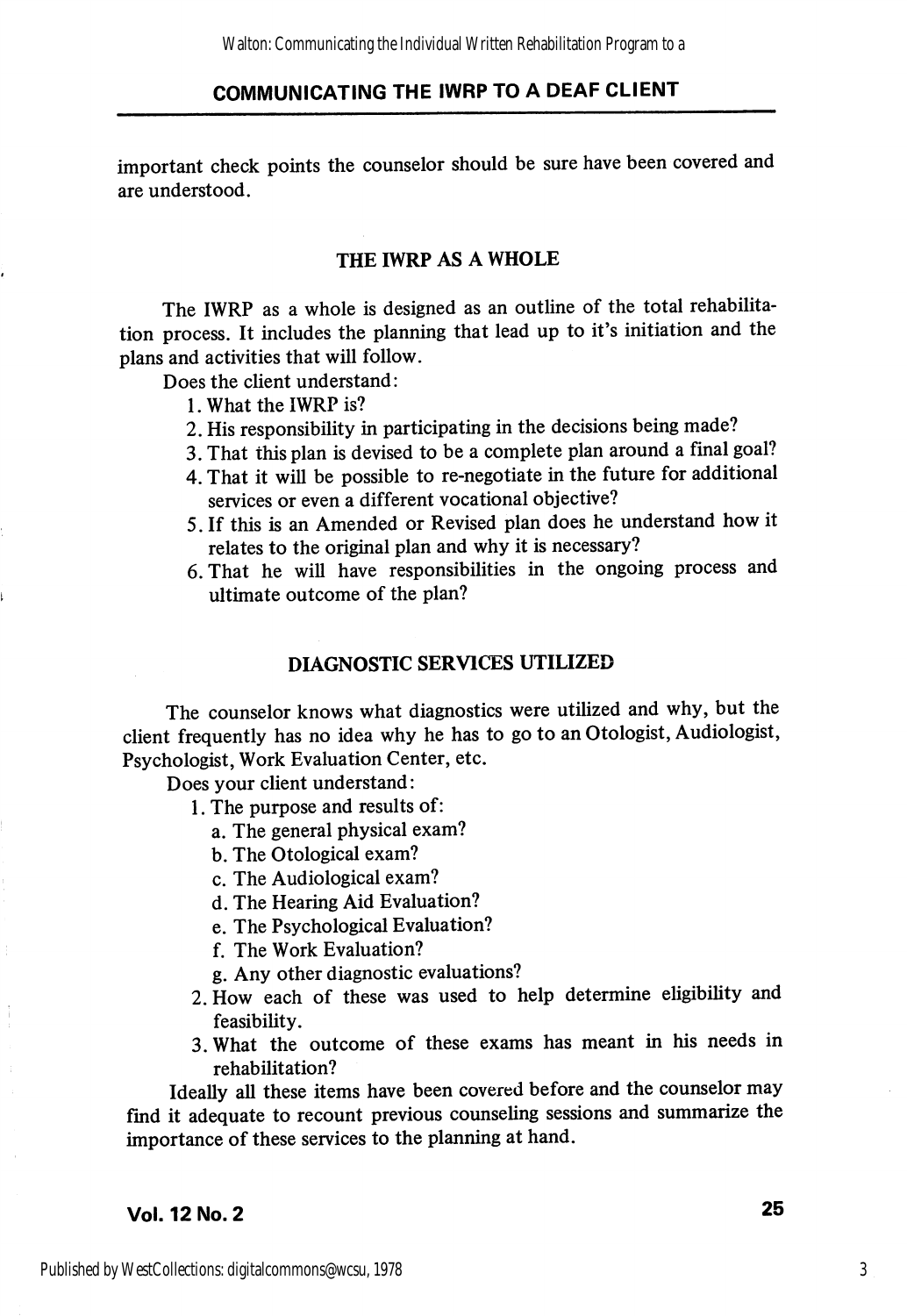#### BASIS FOR DETERMINATION OF VOCATIONAL OBJECTIVE

Does your client understand:

- 1. How his preferences, attitudes, ideas and input were assimilated into the final vocational choice?
- 2. What factors were taken into consideration:
	- a. Physical limitations
	- b. Intellectual limitations
	- c. Vocational Evaluation
	- d. Client preference
	- e. Previous experience
	- f. Counselors knowledge of job market
	- g. Availability of training
	- h. Personality characteristics

Again this is a review of previous work and the counselor should summarize how these factors resulted in the vocational choice.

#### INTERMEDIATE REHABILITATION GOALS AND OBJECTIVES

Does your client understand:

- 1. That there are successive steps in reaching the ultimate goals?
- 2. What his responsibilities will be in reaching these steps?
- 3. How they relate to the final outcome of the rehabilitation plan?
- 4. Why each is necessary?
- 5. What sequence they wiU follow?
- 6. How he has been involved in determining each step?

This portion requires some in depth negotiating. This is an area in which the client and counselor must agree on the necessity of intermediate steps in the rehabilitation process. The client must understand the importance of each step and must understand his responsibility in following through.

### BASIS FOR EVALUATION OF CLIENTS' PROGRESS TOWARD PROGRAM OBJECTIVE

Does your client understand:

- 1. The need to monitor his progress?
- 2. How this assessment will be made?
- 3. His responsibility in reporting his progress, making his grades available, going in for medical checks, etc?
- 4. His responsibility in maintaining regular contact with the coun selor?
- 5. His responsibility in notifying the counselor of address change, etc?

4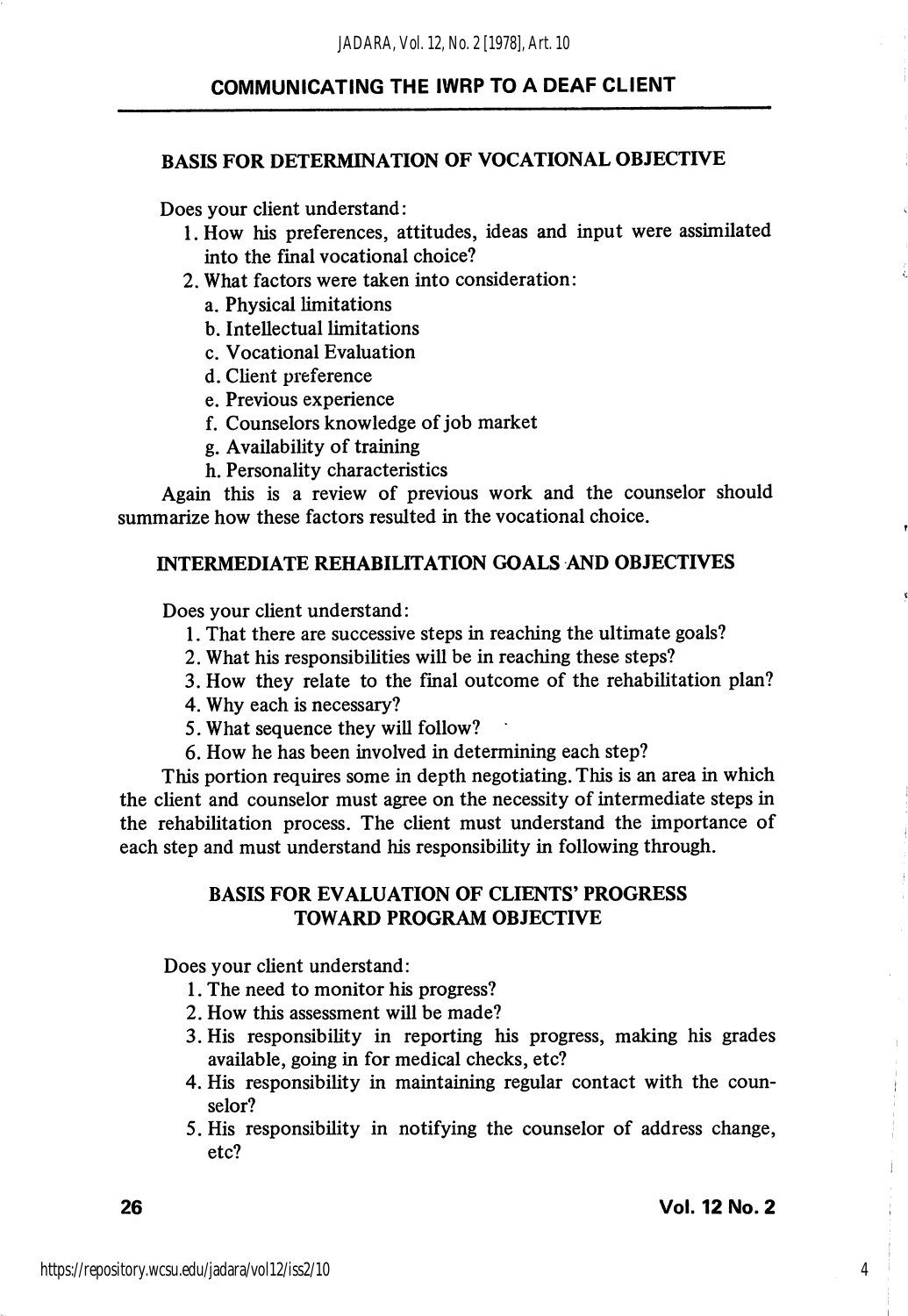The client needs to understand the necessity of evaluating his progress towards the goal planned. He should be aware of his responsibilities in pro viding information for this assessment. If the counselor is to receive his grades he should know beforehand.

#### THE LONG RANGE VOCATIONAL OBJECTIVE

Does your client understand:

- 1. How this objective was decided?
- 2. What the job duties of the objective require?
- 3. What training is required?
- 4. Whatever apprenticeships, trainee periods, union memberships, etc. are required for this objective?
- 5. What the prospects for employment in this area are?
- 6. How his disability will and will not affect his job performance?
- 7. What wages he can reasonably expect for this vocation?
- 8. What physical conditions, i.e., heat, cold, humidity, dust, noise, etc. he will be exposed to at work?

This information should have been covered earlier by the counselor and client. A review of the items will insure that both parties know what they are agreeing to.

# SPECIFIC VOCATIONAL REHABILITATION SERVICES TO BE PROVIDED

Does your client understand:

- 1. What each listed service will entail?
- 2. What his responsibility is in assuring that each service is received?
- 3. That he can give feedback as to the quality of services at any time?
- 4. With which service he must participate in payment?
- 5. Under what conditions a service may be stopped?
- 6. The reason for the time limit expectations and their importance?
- 7. How these services will be accomplished and by whom?
- 8. What to do if there is some problem with services?

This is the central core of the program. The client and counselor should discuss all aspects of the planned services in detail and how each relates to the vocational objective.

#### THE TERMS AND CONDITIONS OF VOCATIONAL REHABILITATION SERVICES

Does your client understand:

1. What similar benefits are available to him?

Vol. 12 No. 2 27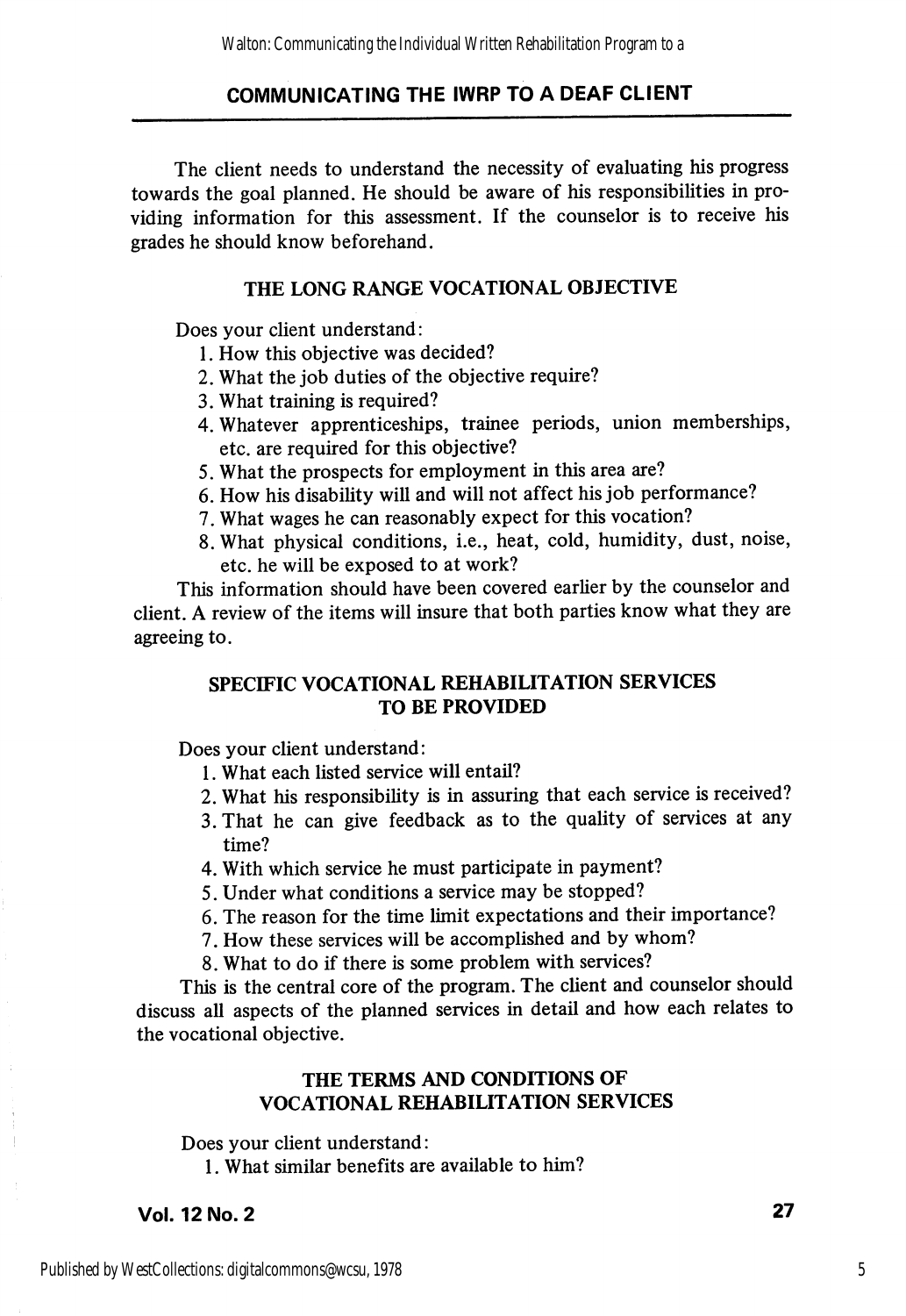2. His responsibility in applying for these benefits?

- 3. His responsibility in reporting these benefits?
- 4. How to apply for, use and report these benefits?
- 5. That this IWRP is a committment between himself and Voca tional Rehabilitation?

The client must know and agree to all conditions before he is held responsible for upholding them.

#### CLIENT PARTICIPATION IN COST OF SERVICES

Does your client understand:

- 1. What he is responsible for paying?
- 2. How he is to go about this payment?
- 3. Why his participation in payment is necessary?
- 4. Under what conditions his participation in cost may change?

5. His responsibility in reporting change in financial circumstances?

#### VIEWS OF CLIENT

In this section the client's participation is essential. One of the most effective ways to complete this section is to hand the IWRP to the client, explain that it asks for his views of the vocational objective and services planned, and request him to write them. If he cannot do this, for reasons other than the inability to write, you wiU know that your communication broke down somewhere. This is a check point. If he has misunderstood, you have the opportunity to review the process with him and help him sum marize the IWRP. A client who has participated actively in the planning process will have an idea of how satisfied he is with the IWRP as a whole.

If the client has limited language he may write sentences which are difficult to understand. Still, this is his section. If further explanation needs to be made, it can be documented in the Continuing Contact Report.

#### BEFORE THE CLIENT SIGNS THE IWRP

Does the client understand:

- 1. That periodic review and evaluation of progress is required?
- 2. How he is to participate in this review?
- 3. That there may be project grants or other assistance for which he is eligible?
- 4. What these benefits are and how to get them?
- 5. Under what conditions his case will be closed both in rehabilitated and in non-rehabilitated statuses?

6

 $\mathbf{g}$